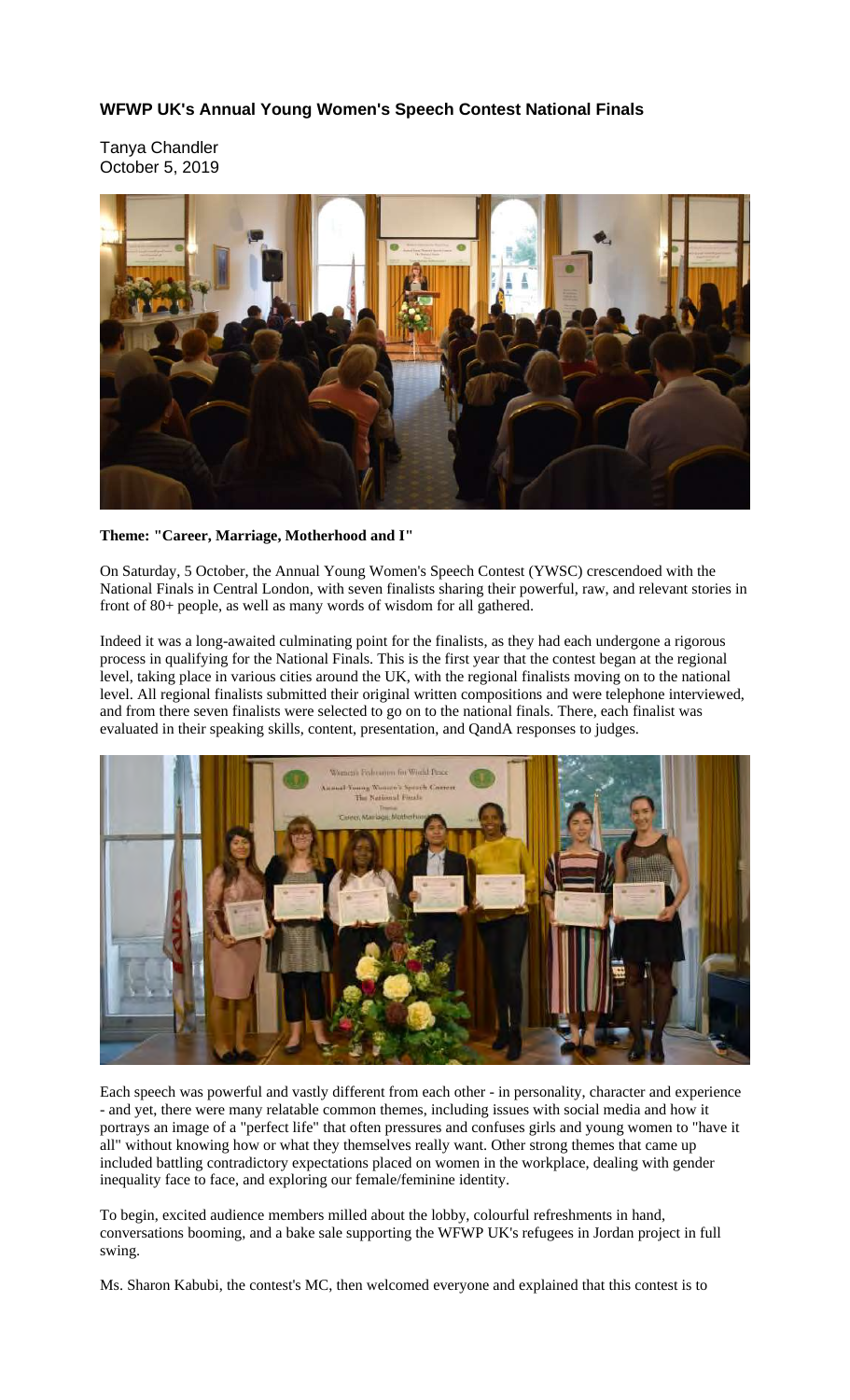provide participants with the opportunity to express their truths, and for the audience to be inspired by today's generation and tomorrow's leaders.

The first speaker, Ravinder Kaur Basra, began with a quote from Mother Teresa: "If you want to change the world, go home and love your family." She beautifully expressed the difficult journey her parents took as Sikh immigrants, becoming successful against all odds. After observing and experiencing the hardship she saw her parents go through, at the age of 5 years old Ravinder decided she wanted to help people by becoming a solicitor, which she accomplished in her early 20's.



She admitted that the road to becoming a sound legal adviser was difficult - the commitment and hard work - more than her 5 year old self could have ever imagined. As a way to encourage her young self, she told herself to "Eat the 3 P's": perceive, prepare, persevere. Success is not born overnight, it takes consistency and these 3 P's. Through this, one can surpass any limitations and expectations.

Ravinder also described her personal worry about the gender pay gap in the workplace, and how 33% of women returning from maternity leave experience a downward shift in their jobs.

Finally, Ravinder slightly adjusted the original Mother Teresa quote to: "If you want to change the world, go home and love yourself," as she believes

that self love and mental health are very important - that we need to reflect on and better ourselves so to better help others. She urged the audience to believe in change, because "change will happen."

The second speaker, Kate Surala, talked passionately about her experiences in the male-dominated financial services industry - "where gender equality is a utopia." She explained her life motto, "Unleash The Day, Be Your True Self," in that it serves as a reminder to change the system, break the mold, break the rules if necessary, be yourself, and not join the "boys club" or go with the flow. And just as important as all these is the need for support of girls and women to be themselves in such environments.



Kate shared her favourite quote from Margaret Thatcher: "Don't follow the crowd, let the crowd follow you." She urged women of all ages to be themselves and actively seek out and break the barriers holding them back. She reflected on her own career that "what worked for men didn't work for me." She asserted that women do not need to be fixed, because they were not broken in the first place. They need the right environment in order to flourish, just as a freshwater fish cannot flourish in saltwater. Women are different and need to embrace, nurture and harness that uniqueness.

The third speaker, Tracy Musyoki, also works in a male-dominated company in global logistics where she regularly and directly experiences gender inequality. She described the "impostor syndrome"

phenomenon in her workplace, where she and her other female colleagues and seniors feel like they do not belong in their positions.

Tracy expressed that she tries not to be problematic - to keep calm and hold back her real thoughts. She described her intersectional identity, in that she is both black and a woman, and the challenges of that combined identity not being understood or respected.

She urged the audience to be clear with what they want and not to worry about others' expectations, as society's expectations are contradictory and does not compare to expressing your unique self. She found that identity, self worth and peace of mind are the answer to dealing with these expectations and to finding your niche and being yourself. Embrace the uncertainty, be yourself, take your time, don't rush or try to "tick all the boxes."

Her advice to women in a similar situation as herself is: the key to being understanding while being on the brunt end of microaggression or discrimination is to try and see the bigger picture - why is this person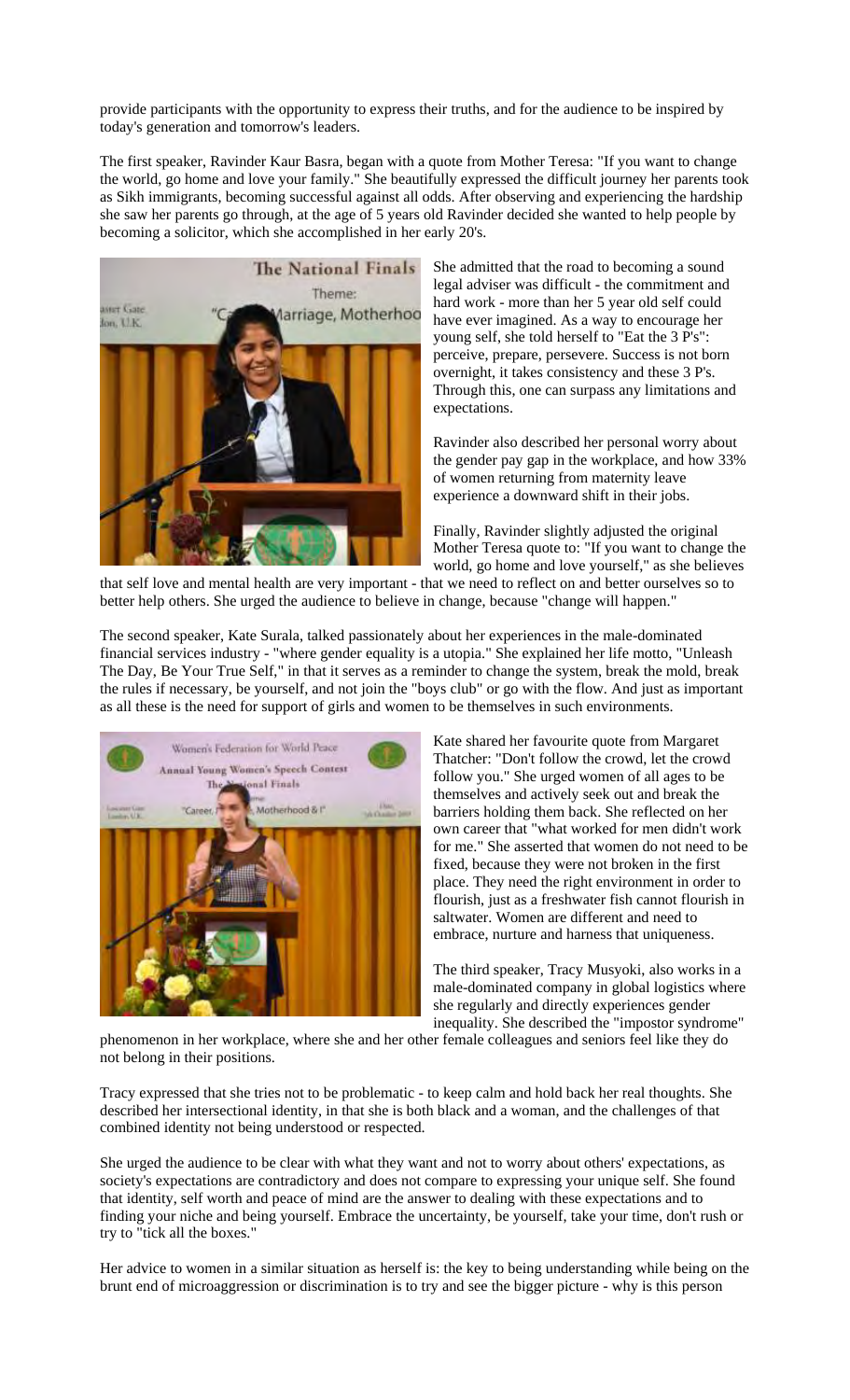pressuring me or thinking like this? In this way, it's less likely to be confused or pulled in other directions. You must define your own terms whilst remaining respectful to such people.

The fourth speaker, Miranda Hanna, began charmingly by reading from her diary from when she was 10 years old, where her sister responds in the diary as well. Doing so reminded her of her childlike openness and willingness to seek encouragement from her family.

Miranda spoke elegantly about the nature of womanhood and how she has become the woman she is now. She shared how captivated she is by women's beauty and their unique stories, which she believes lifts all women up to become women of integrity.



On the flip side, she described how social media breeds insecurity and unconfidence in girls and young women, what with the "perfect life" on display everywhere rather than genuine face to face contact, storytelling, and personal experiences with each other. Miranda asserted that we want to protect young girls' futures, but that we should not judge them on what they are currently doing on social media. We can instead try to be clean and supportive images ourselves, not looking down on the girls but rather encouraging them to succeed in life.

Miranda also expressed how her faith connects her to something more meaningful and that the principles she lives by now were learned from her parents. As such, she chose to wait for her future spouse whilst practicing abstinence and focusing on self-growth.

Her passion for encouraging and protecting young girls and young women, and promoting true womanhood and good values, was evident. She

closed by stating the meaning of her name "Miranda," saying that it is what she feels every woman should feel about themselves: "Worthy of Admiration."

The fifth speaker, Sanjana Poddar, spoke eloquently about her vision of how women are meant to experience and balance all four topics within the overall contest theme: "Career, Marriage, Motherhood and I."

She first described how generally women have this illusion that in their early 20's there is a fork in the road where they need to choose a path, whether it is marriage, career, or other. But then contradictorily, there are images and messages that say women need to try to "have it all," which for the most part seems impossible.

Upon reflection, Sanjana realised that motherhood and marriage might actually be able to complement each other, as can a career. Rather than seeing this period in life as a fork in the road then, it is more like a long diverse path with lots of different kinds of terrain. And, she explained, along this grand path we have interchangeable "shoes," meaning the mindsets we adopt that can make or break our journey along that path.

Sanjana urged us all to think more open-mindedly about what gender equality really means for women, that on an individual level they must also think honestly and creatively about what works for them and decide to live the kind of diverse, full-of-different-terrain path, if they so desire.

The sixth speaker, Viola Dirnhofer, shared vulnerably and deeply about her experience with having scoliosis, being in and out of hospital while her mother took care of her. She expressed that this long term experience helped form her character to have more empathy and compassion for people. She was also moved by the unconditional love she saw her parents have towards their children, such that she never heard her mother complain, and this inspired her to become that kind of person herself.

Viola shared a favourite quote, "Love your neighbor as yourself," but she realised that we do not actually love ourselves - or others - enough. Even on social media there is an image or expectation of what we should be like, but there is not enough messages or genuine images of loving ourselves or others.

How Viola loves herself is through music, as that is her guiding light in life. She shared beautifully how just like she needs to love herself before she goes on stage, she has to believe in and love herself in life.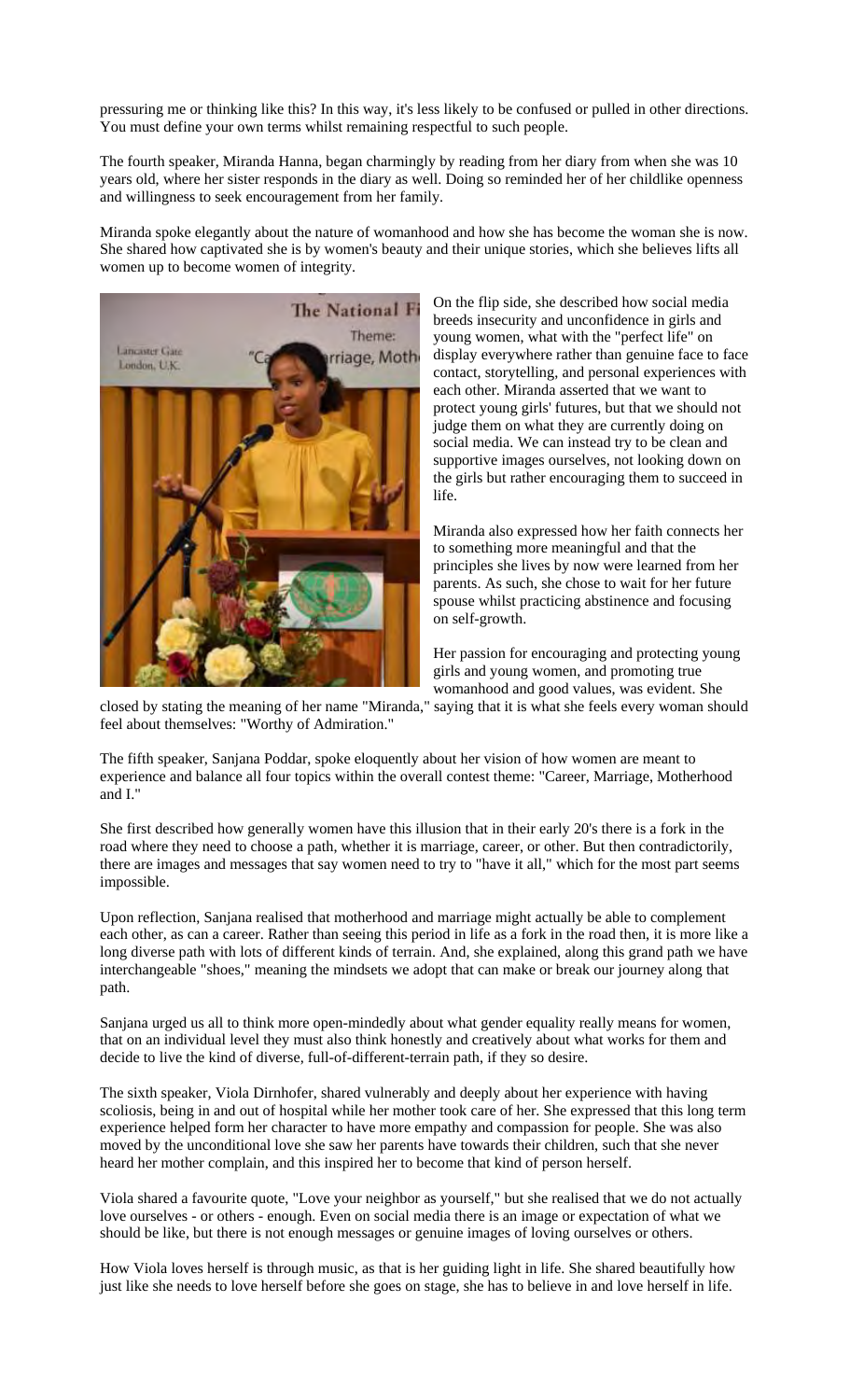She had struggled with self-confidence in the past, but music has helped her feel like her best self. She encouraged everyone to find that thing that helps us to love and believe in ourselves.

The seventh speaker, Zaharan Sofi, started out with describing her passionate feelings towards the contest theme, as she felt there to be a lot of misunderstanding and mistreatment around each topic within the theme: "Career, Marriage, Motherhood and I."



She explained that, at least in her hometown of Somalia, women have largely been raised to think that marriage/motherhood is something to aspire to. However, there is a lot of focus on studying and preparing for a career for young girls as well, but only until the age of marriage and motherhood, after which they are pressured to marry and have children, potentially abandoning their career. Contradictions like this are everywhere, Zaharan explained. And these are the pronounced gender differences and expectations at play.

Zaharan noted that in the workplace, women constantly feel incompetent and experience "impostor syndrome," feeling like they don't belong in the positions they are in. And even in schools, education regarding female anatomy is

neglected, showcasing the critical need for better and more equal education in schools and homes starting at a young age.

In Somalia, Female Genital Mutilation (FGM) affects 98% of women - Zaharan shared that she is fortunately among the 2% that did not have it, thanks to her mother. She shared that her mother had strongly refused to her daughter having a female circumcision, going against the cultural trend. Her mother wanted her to be happy with herself because "there are no second chances" in life.

In this journey of getting to know and owning her unique femininity and feminine rights, Zaharan realised in the workplace that she should not try to act more manly to get the job she, as herself, deserves. Likewise, she realised that in life, she cannot live in a box that society regularly places on her - she, and all women, need to recognise that box and break out of it.

## **The Winners of the YWSC 2019 National Finals are:**

1st Place - Sanjana Poddar

2nd Place - Zaharan Sofi

3rd Place - Tracy Musyoki

## **Runner-ups:**

Ravinder Kaur Basra

Miranda Hanna

Kate Surala

Viola Dirnhofer

After the winners and runner-ups were announced, the heads of the YWSC committee and the judge panel all came up to offer words of wisdom and encouragement to the finalists and the audience.

Mrs. Taeko Duckworth, Former Chair of the YWSC UK, gave a moving closing statement, sharing about her debilitating battle with Rheumatoid arthritis for several years, almost coming to a point of despair. However, she had a strong faith in God, the Creator, and His/Her spirit and energy that created this earth, and she believed that this energy could turn her illness around.

She expressed that in her life she had rejected God's love and taken it for granted. She had complained about problems instead of being grateful. This is often a strong defense mechanism most of us have, because of upbringing, experiences, etc. But she urged us all that it was time to break down this barrier and connect with God directly. It is not about religion, but about this original relationship with the Creator being restored as a way to help the body to stop attacking itself.